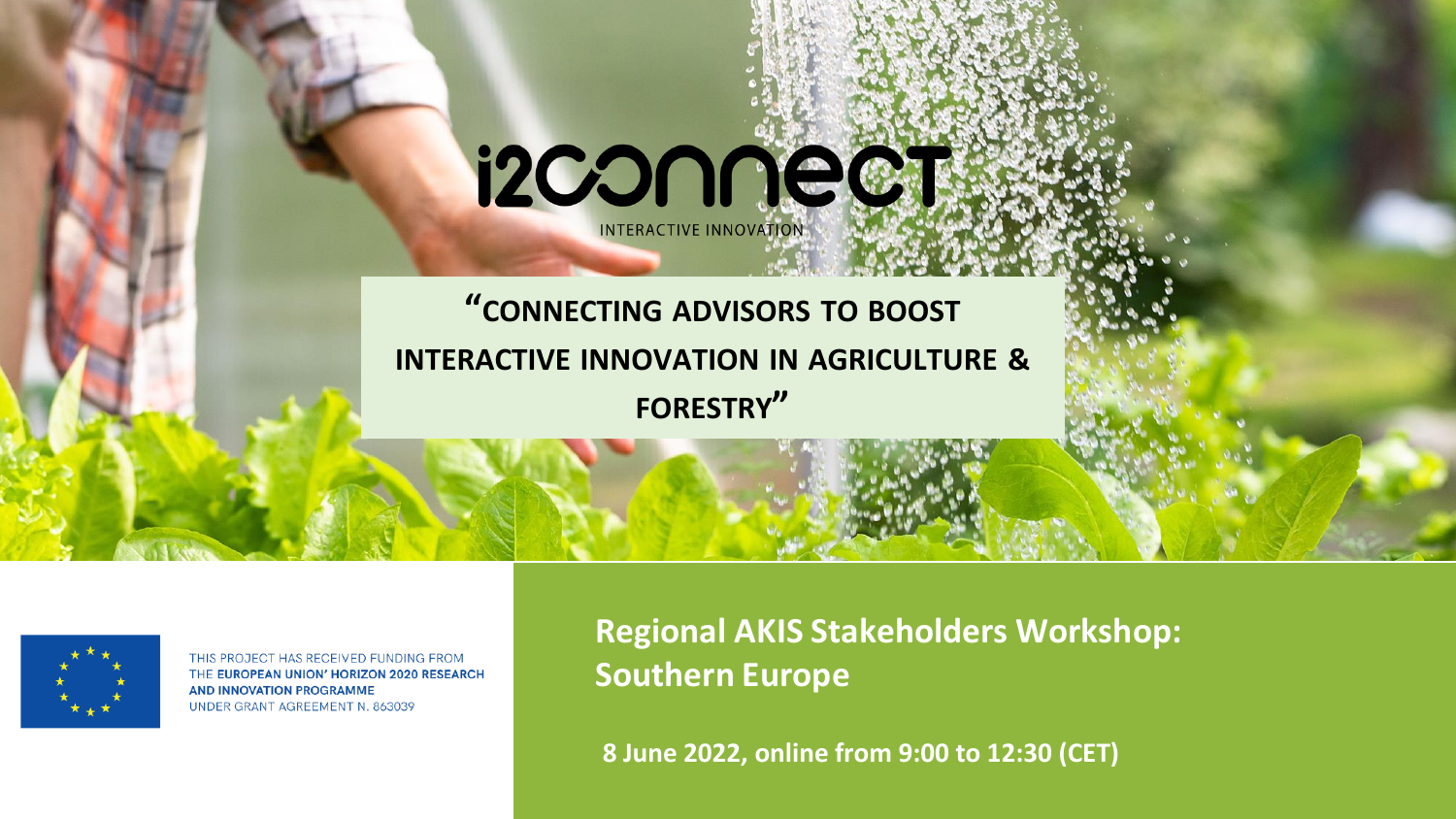#### **i2CONNECT INTERACTIVE INNOVATION**

# 01 Introduction to **i2connect**

Carmen Avellaner de Santos, APCA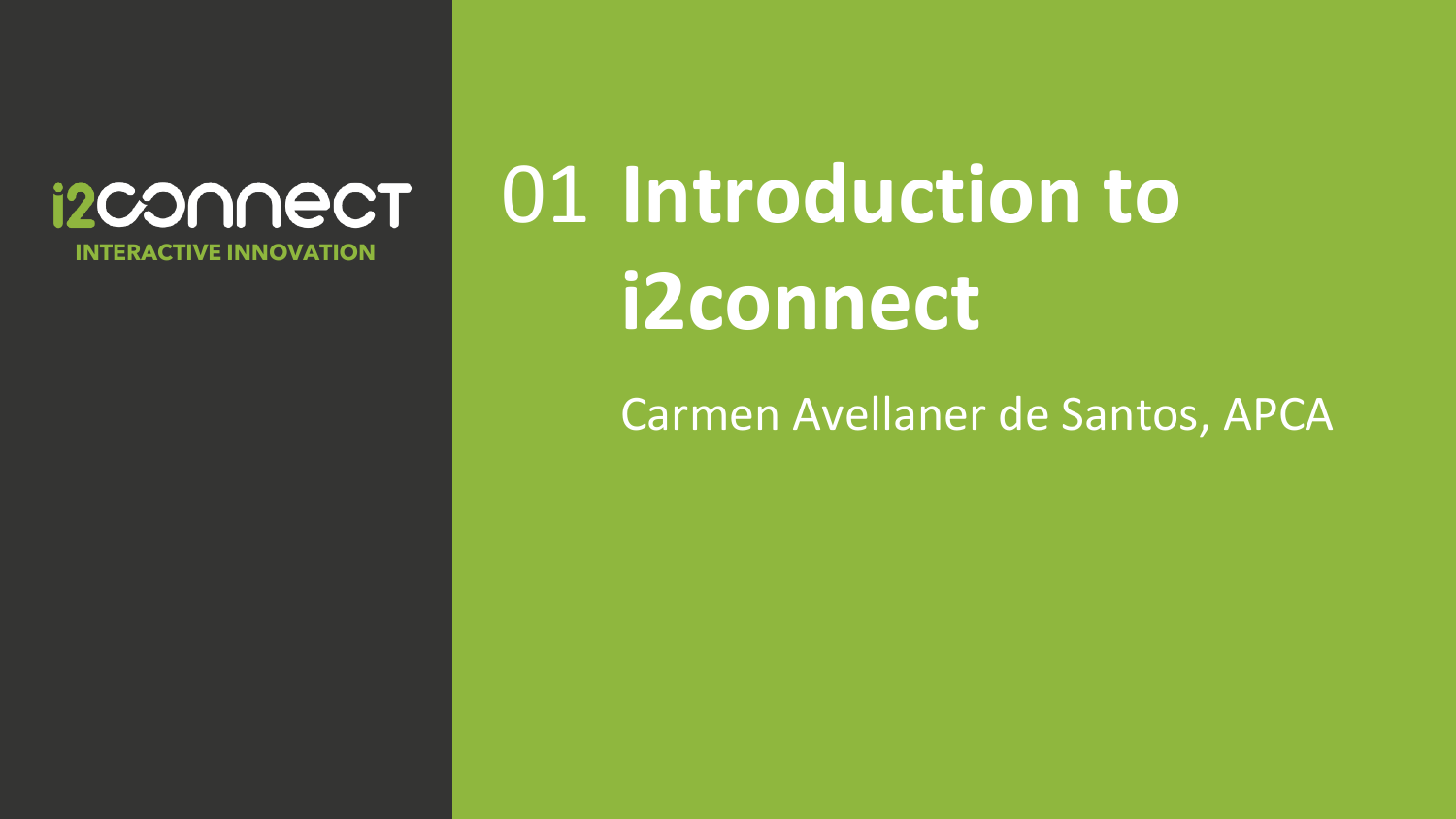

# **i2connect in brief**

• **General objective:** Foster the role of advisors in interactive innovation to support the transition to a productive, sustainable and resilient agriculture and forestry

## • **Specific objectives :**

- Strengthen the skills of individual advisors
- Strengthen the role of advisors in the wider AKIS
- Create a European network of innovation advisors in agriculture and forestry
- **Partners**: 42 (21 countries), incl. 4 European advisory networks
- **Duration:** November 2019 October 2024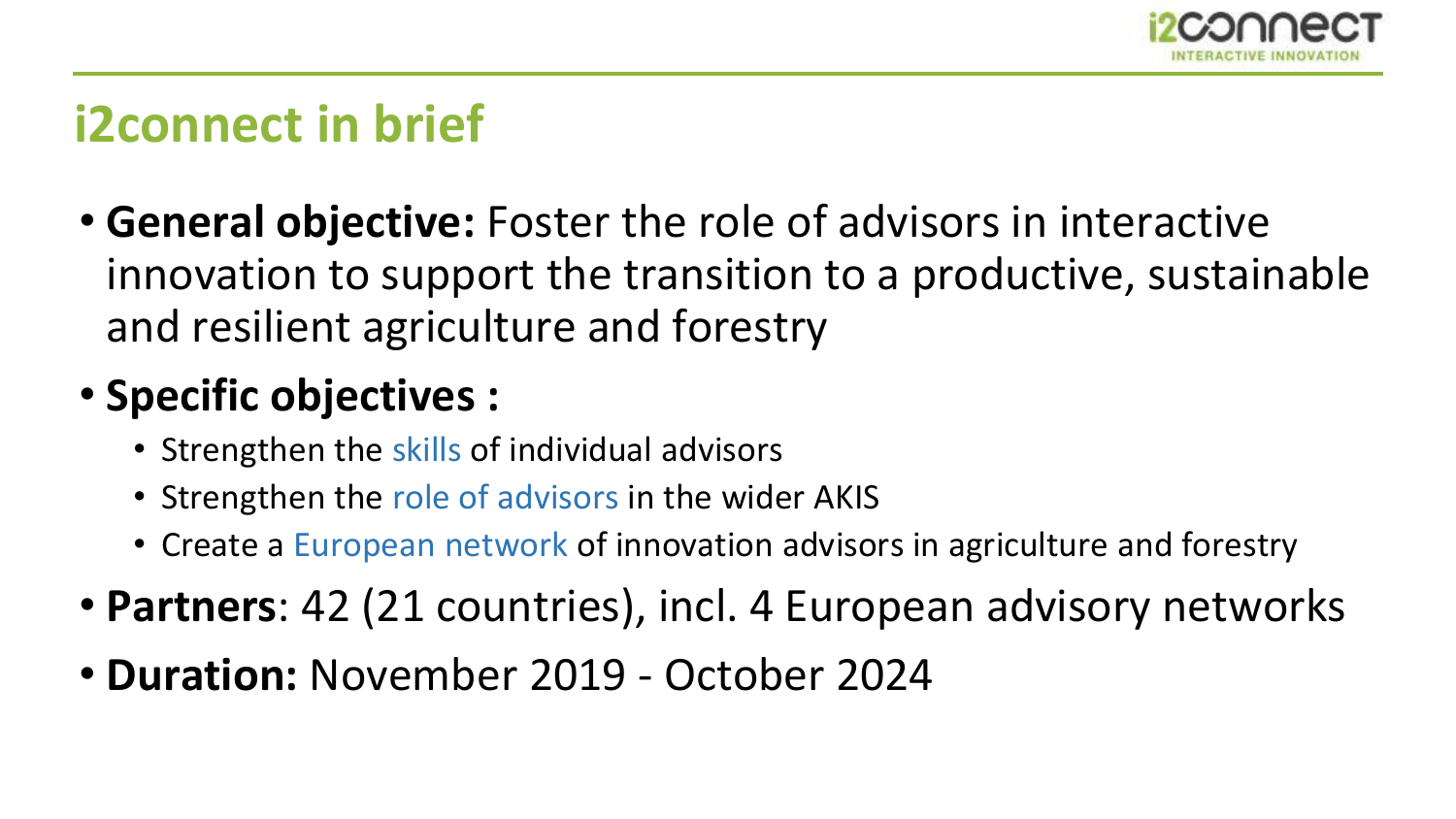

### **Key tasks**

- Better understand AKIS, expand & update +- 30 country reports (new ones: Croatia, CH, Montenegro Serbia)
- Identify & review "good practices" in innovation support
- Develop & carry out training materials, tools & courses
- Develop an European database of innovation advisors & organisations
- Networking innovation advisors

**i2c Target groups:** Trainers, practicing agricultural and forestry advisors, future advisors (students), managers, other AKIS actors



4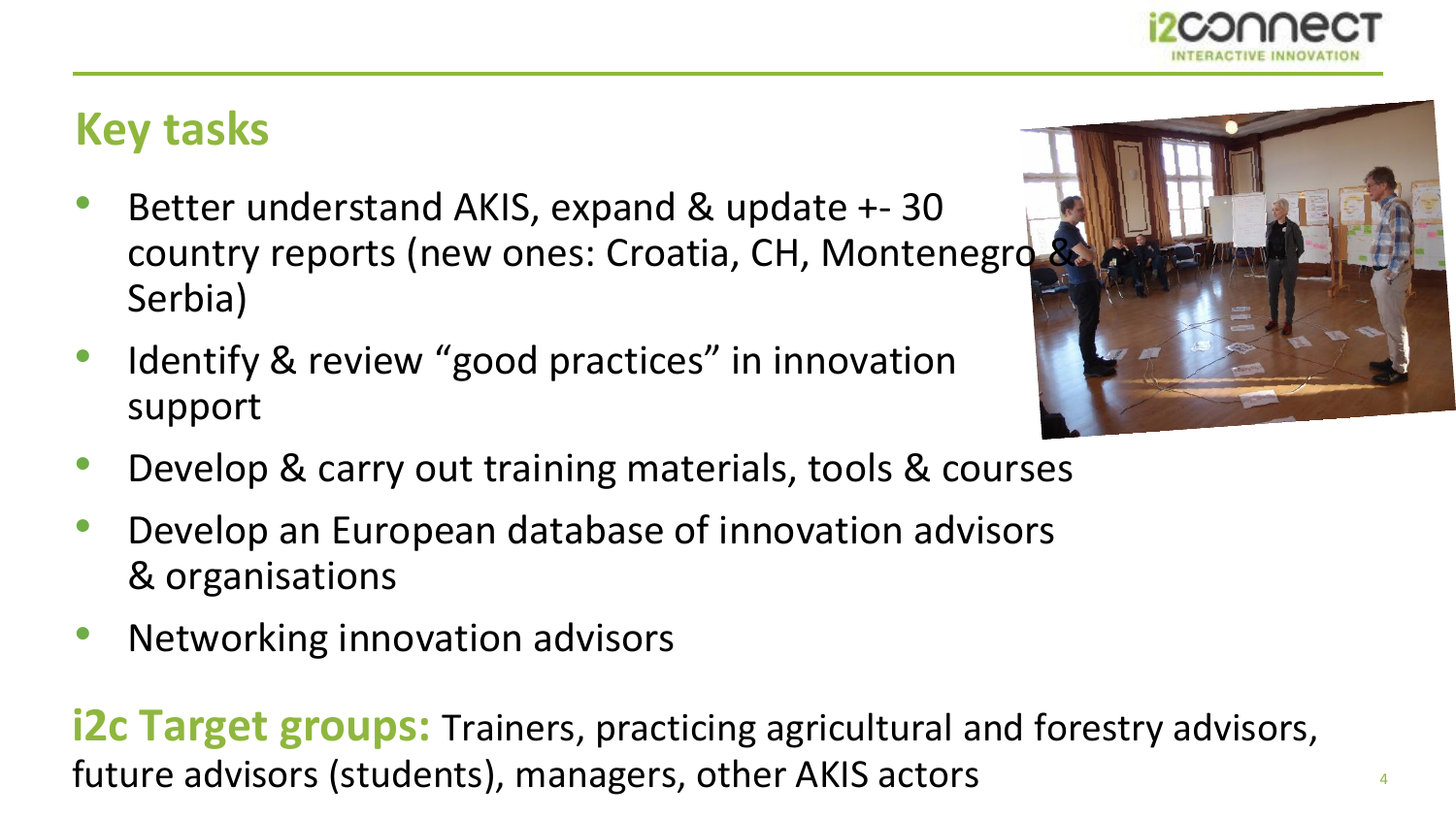

# **Task 5.9 Promote & embed i2connect in the wider AKIS**

- 4 Regional Stakeholders' Workshops to be organised with SEASN:
	- $\rightarrow$  1st Regional Workshop on 23 March 2022 focused 4 « Northern countries »:

Estonia, Ireland, Latvia and The Netherlands

- $\rightarrow$  2nd Regional Workshop TODAY focuses 7 Southern countries: France, Portugal, Greece & Cyprus, Spain, Italy and Malta.
- $\rightarrow$  3rd and 4th RSW will be organised in May and July of 2024